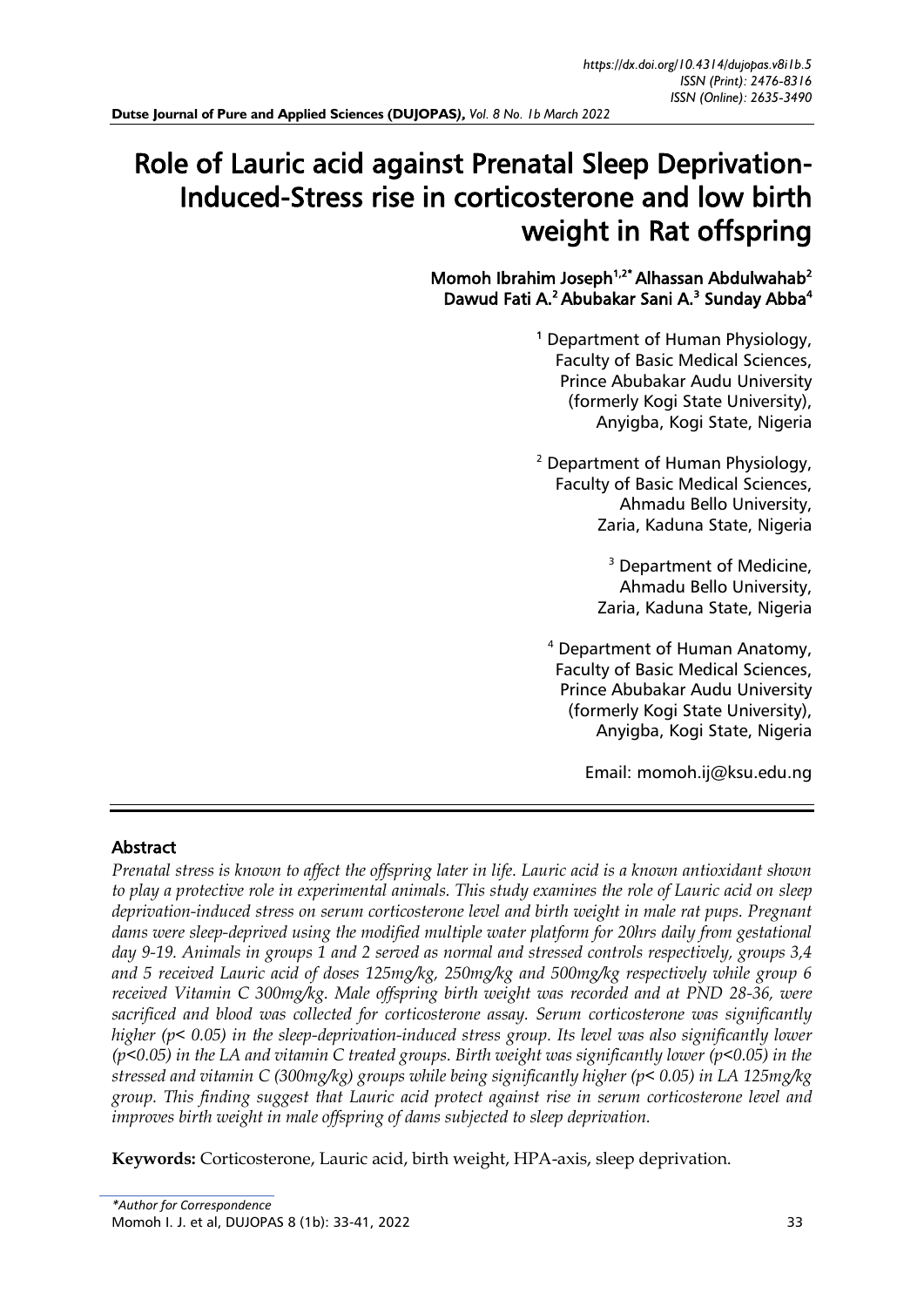#### **INTRODUCTION**

Sleep deprivation (SD) which is the restriction in the amount of sleep time below the level of basal sleep need (Chasens *et al.* 2010), in women as a result of the trend in lifestyle, even when they are pregnant, is a serious concern as it can have damaging effect on the health of the fetus utero (Radhakrishnan, *et al*., 2015; Aswathy *et al*., 2018), by constituting a form of physical and emotional stressors, which can be linked to deleterious consequences to the mothers and their offspring (Pires *et al.*, 2010). Stressful prenatal conditions are linked to developing psychiatric diseases later in the future in the life of the offspring, like, autism spectrum disorders (ASD), schizophrenia and attentional deficit/hyperactivity disorder (ADHD) (Kinney *et al*., 2008). With respect to timing of prenatal stress during pregnancy and birth outcomes, there is a lack of specificity (van den Bergh *et al*., 2017). Alterations in processes concerned with neurodevelopment during gestation can result in abnormalities in the offspring with about a reported incidence of 4 per 1000 births (Roeleveld *et al.,*1997). The negative effects of maternal stress during gestation on the offspring exist and the probable hypothesis that gestational perturbations alter the programming of the systems that are involved in stress response actions, not excluding the hypothalamic-pituitary-adrenal (HPA axis) (Keenan and Hipwell, 2015). The most cause of perinatal morbidity, death and neurodevelopmental alterations leading to abnormalities in newborns is low birth weight (WHO, 1995). It is important to initiate studies on the prevention of the negative effects of prenatal stress in humans. Neuroprotection as a potential plan has been supported by researches against neurodegenerative diseases (Albarracin *et al*., 2012).

Lauric acid (LA), a saturated fatty acid but a medium chain fatty acids, chemically known as dodecanoic acid is a major component of coconut oil, and can also be found in palm kernel oil, coconut milk, and human breast milk (Dayrit, 2015). Researches have shown that LA possess anti-oxidant (Alves *et al*., 2017), anti-inflammatory (Leiberman *et al.,* 2006) activities. No study has been done on the use of LA against the negative impact of prenatal stress on male offspring.

This study was aimed at assessing the effect of LA in male offspring of dams subjected to prenatal sleep deprivation induced-stress.

#### **MATERIALS AND METHODS**

#### **Animals**

A total of twenty (24) adult female Wistar rats weighing between 180-210 grams and thirtysix (36) male offspring rats from the dams that weigh between 40-60 grams were used for the study. Adult rats were purchased from the animal house of the Department of Human Physiology, Ahmadu Bello University Zaria and kept in standard cages. Their cages were kept clean on regular basis and they were fed on commercial feeds (Vital feeds) with tap water. Induction of estrus was done by exposing grouped adult nulliparous females to the bedding materials of the male rats for a period of three days (Bronson and Whitten, 1968). In the evening of the 3rd day, the rats were paired (one male and 2 females) for mating. Pregnancy was determined by daily vaginal smear examination. The day at which the smear was sperm positive (presence of sperm cells in the vaginal smear) or seminal (copulation) plug was first observed was considered as gestational day zero (GD 0) (Bernhardt *et al.* 2018). Pregnant rats were housed in groups, and had access to food and water *ad libitum* (Kvarik *et al*., 2016). The day of birth was considered as postnatal (P) day zero. Ethical approval on guidelines for care and use of laboratory animals in scientific research was obtained from the Ahmadu Bello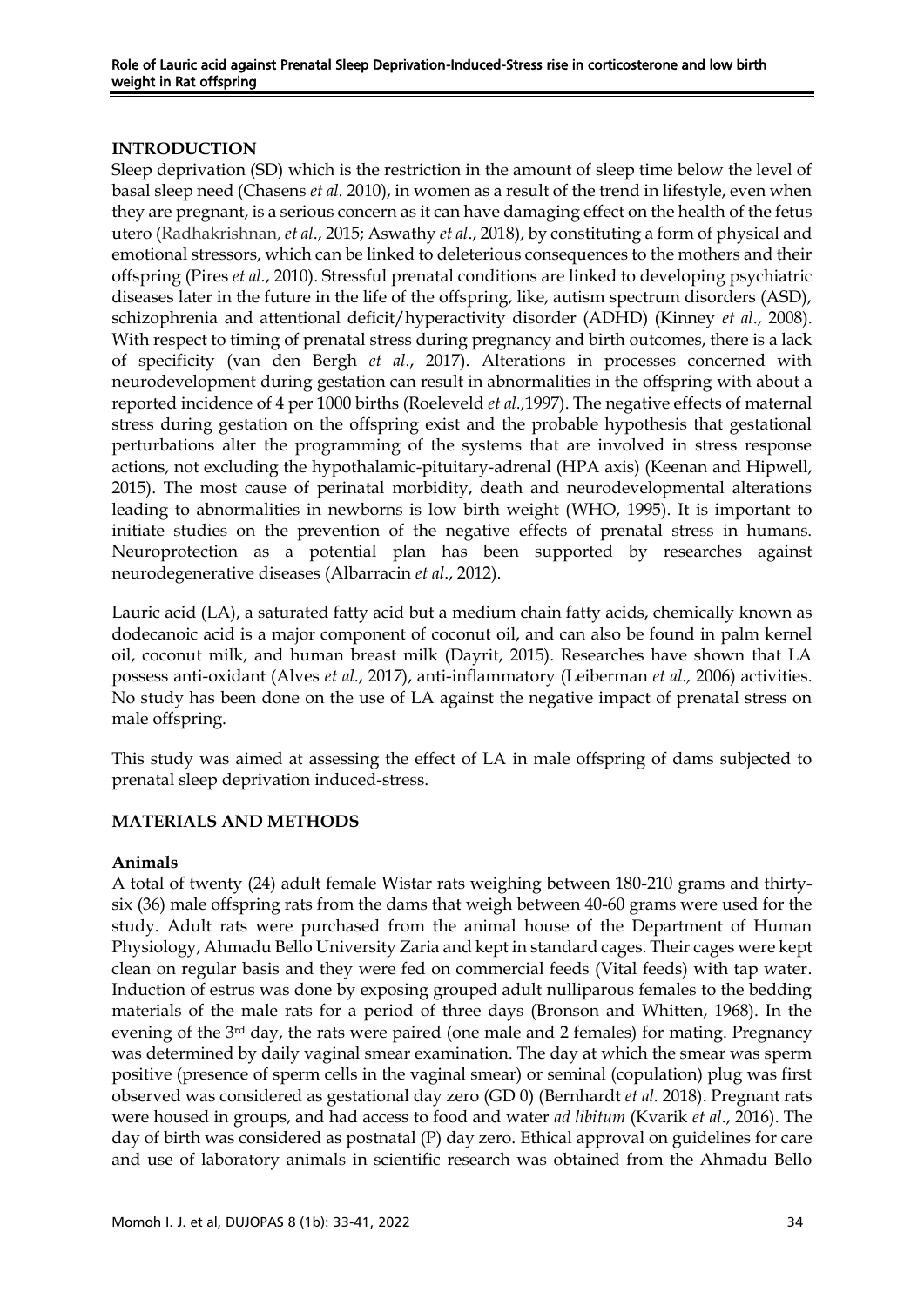University Committee on Animal Use and Care (ABUCAUC) with ABUCAUC/2021/107 given as approval number.

#### **Animal groups and treatments**

Group 1 (normal control) received distilled water 1ml/kg, group 2 was untreated but received 1ml/kg Tween 80 + (sleep deprivation) SD, group 3 received lauric acid (LA) 125 mg/kg + SD, group 4 received LA 250mg/kg+ SD, group 5 received LA 500 mg/kg+ SD and group 6 received Vitamin C 300mg/kg + SD. SD (sleep deprivation), LA (lauric acid).

#### **Sleep deprivation**

Pregnant rats were exposed to sleep deprivation for 20hrs from gestational day (GD) 9 to GD19 (Clancy *et al*., 2007), with 4hr (7:00am-11:00am) rest each day using Modified Multiple Platform (MMP) method as described by Medeiros *et al*., (1998) and modified by Oh *et al*., (2012). The modified multiple platform method, which involves placing the rats in an acrylic water tank (123 x 44 x 44 cm) containing 14 circular platforms, 6.5 cm in diameter, with water up to 1 cm of their upper surface. The rats could move around inside the tank only by jumping from one platform to another. When they reach the paradoxical phase of sleep, muscle atonia will set in, and they will fall into the water and wake up. Food and water was provided ad libitum by placing chow pellets and water bottles on a grid located on top of the tank. The water in the tank was changed daily throughout the SD period.

#### **Chemicals**

Lauric acid (LA) was obtained from AK Scientific, USA. Tween 80 (Sigma-Aldrich), distilled water, Vitamin C (Ascorbic acid) (Central Drug House, New Delhi, India), Rat CORT ELISA, (Wuhan Fine Biotech Co., Ltd. Wuhan, China). Lauric acid was suspended in distilled water using Tween 80 and administered orally using the oral gavage (Patil *et al*., 2016) every morning before subjecting the pregnant rats to sleep deprivation. Offspring male Wistar rats from postnatal day 28-35 from each of the groups were used for this study. LA dosage administered was by the method of Dubo *et al.,* (2019).

#### **Procedure**

At the end of the experiment, the animals were sacrificed by cervical dislocation following anesthesia by a single intraperitoneal injection of ketamine (25 mg/kg) and xyaline (2.5mg/kg) (Molina *et al.,* 2015). Blood was collected by cardiac puncture using a 5ml syringe and transferred into plain tubes, centrifuged for 5 minutes at 1000x g at room temperature. *Corticosterone assay.* The serum was collected after centrifugation, transferred and stored at -80oC until analysis. Serum corticosterone concentrations was analyzed using enzyme-linked immunosorbent assay according to manufacturers' instructions (Fine Test, Wuhan, China).

*Birth weight.* Animals were weighed in grams at birth using the Electronic weighing machine (Salter, HoMedics Group Ltd. Production N0. IB1066-1011-03)

#### **Statistical analysis**

Data obtained from the study was expressed as mean ± SEM and statistical analysis was carried out using version 20 of IBM statistical package for social sciences (SPSS). One-way analysis of variance (ANOVA) was carried out followed by Tukey *post hoc* test to determine the differences among the groups. Values with  $p$ < 0.05 were considered statistically significant. Graph pad Prism 5.0 (GraphPad software, CA, USA) was used for charts.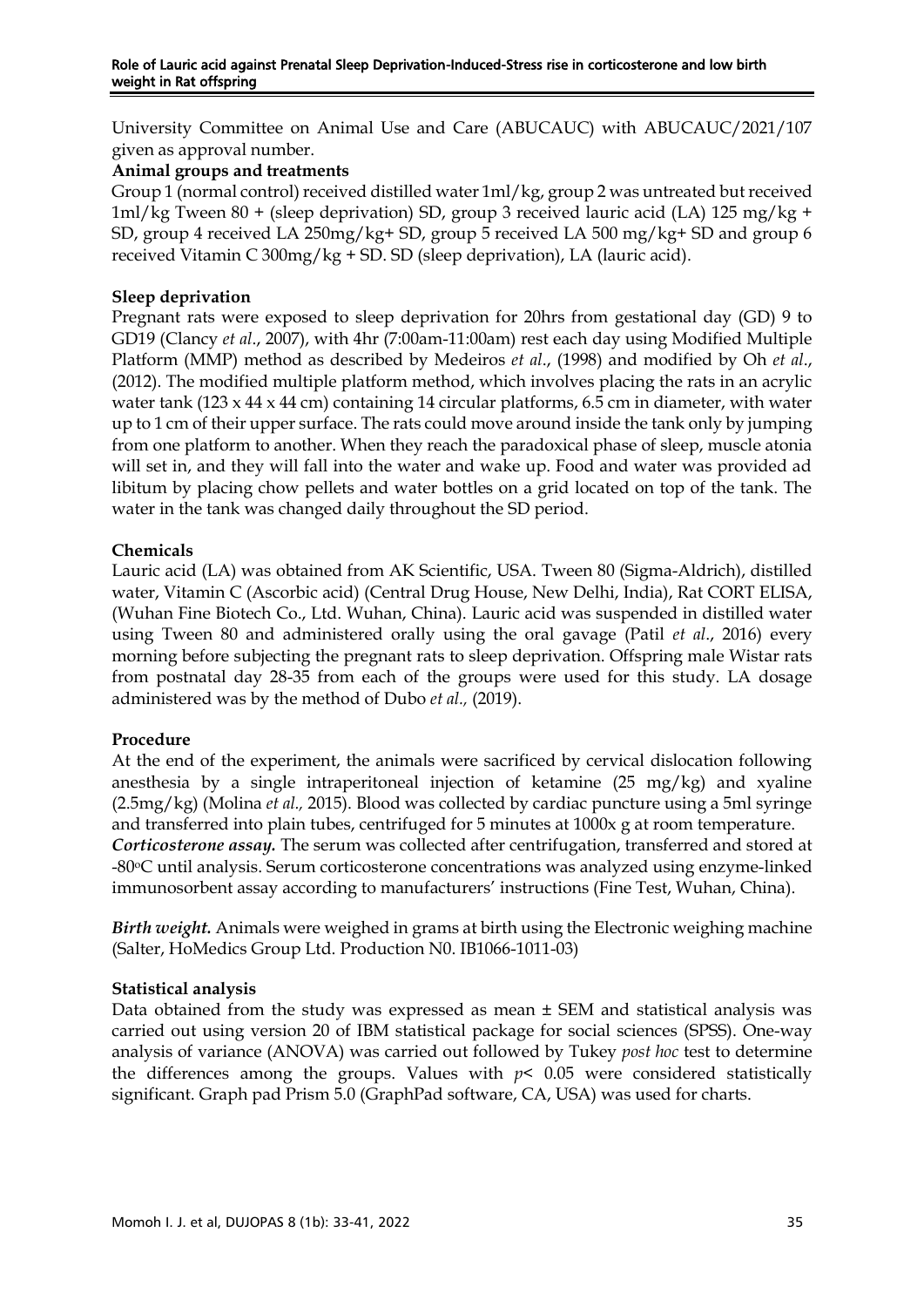#### **RESULTS AND DISCUSSION**

#### **Results**

Figure 1. Effect of LA administration on serum corticosterone level in male offspring of dams subjected to prenatal sleep deprivation. Result obtained from the study showed a statistically significant increase in serum corticosterone level in the SD untreated group compared with the normal control group: 638.36±11.64ng/ml vs 541.84±13.88ng/ml; [*F* (5, 24) =13.508; *p*= 0.0001]. Compared with the SD untreated group, the LA 125 mg/kg  $(638.36\pm11.64$ ng/ml vs 522.52±3.81ng/ml), LA 250 mg/kg (638.36±11.64ng/ml vs 510.60±4.08ng/ml), LA 500 mg/kg (638.36±11.64ng/ml vs 547.28±15.52) and vitamin C 300mg/kg (638.36±11.64ng/ml vs 544.08±17.53ng/ml) treated groups all showed a statistically significant decrease in the level of corticosterone in the serum.



Experimental Groups

**Figure 1:** Serum corticosterone level (ng/ml) in male offspring of maternal sleep deprivation-induced-stress Wistar rats. Superscripts a,b indicate statistically significant difference (*p*≤ 0.05) compared to control and SD untreated respectively. DW- Distilled water, SD- sleep deprivation-induced-stress, LA- Lauric Acid

Figure 2. Effect of LA administration on birthweight in male offspring of dams subjected to prenatal sleep deprivation. Result from this study on revealed that the male offspring of dams subjected to sleep deprivation had a statistically significant lower birth weight compared with the control group: 6.04±0.14g vs 4.84±0.08g; [*F* (5, 24)= 7.151; *p*=0.0001]. Treatment with all doses of LA showed that birth weight was increased in a dose dependent manner in the male offspring of dams subjected to sleep deprivation compared to the offspring of dams subjected to sleep deprivation (SD untreated group). Only the LA 125mg/kg group showed statistical significant difference: 5.95±0.09g vs 4.84±0.08g; [*F* (5, 24)= 7.151; *p*=0.0001]. Male offspring of dams treated with Vitamin C (300mg/kg) showed a statistically significant decrease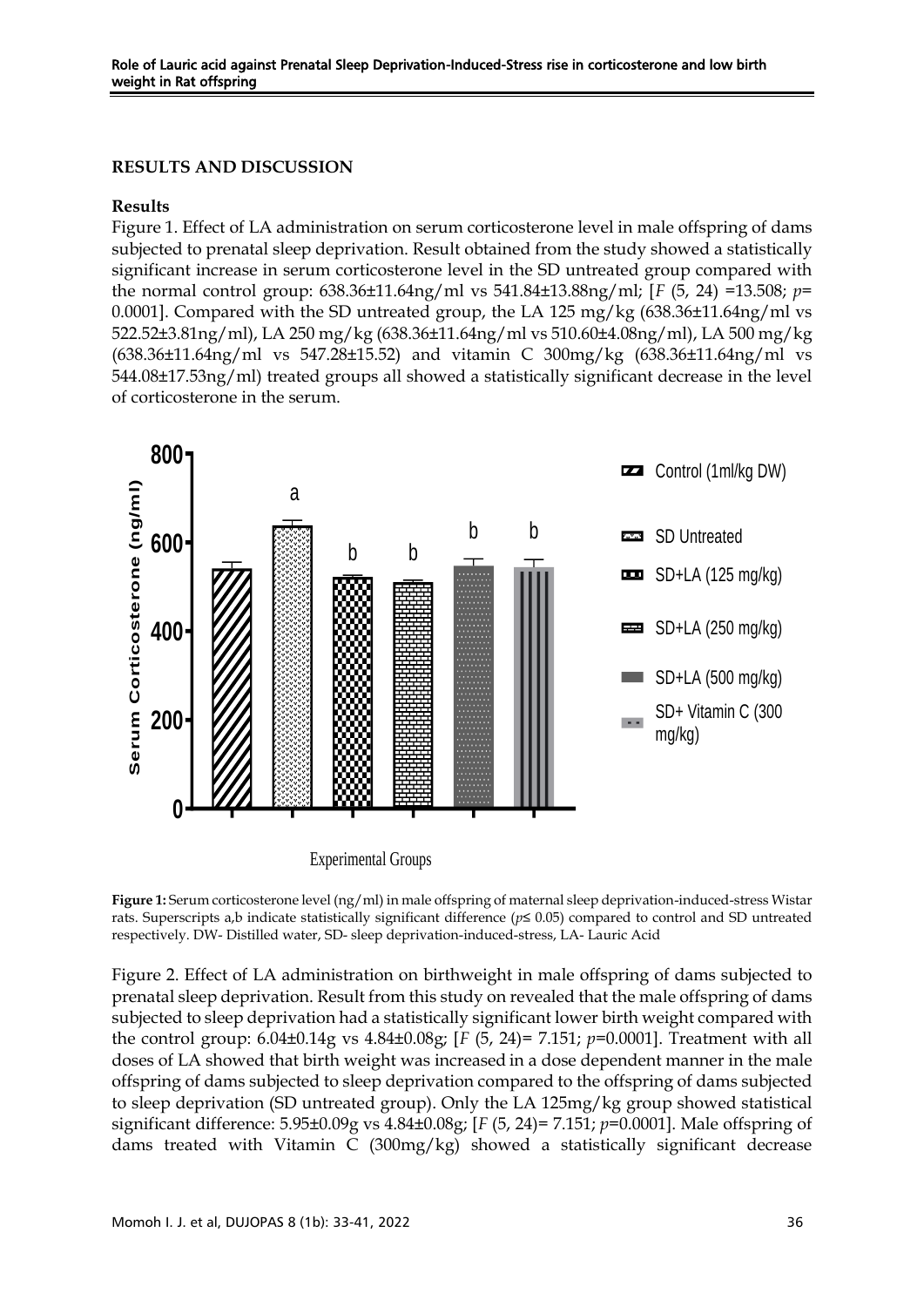

(5.26±0.24g vs 5.95±0.09; [*F* (5, 24)= 7.151; *p*=0.0001]in the birth weight of the male offspring compared to the control group.

**Figure 2:** Body weight in male offspring of maternal sleep deprivation-induced-stress Wistar rats. Different superscripts a,b, indicate statistically significant difference (*p*≤ 0.05) compared to control and SD untreated. SDsleep deprivation-induced-stress, LA- Lauric Acid

#### **DISCUSSION**

Corticosterone (CORT) is a liposoluble glucocorticoid (GC) that passes through the placenta and interacts with various cells and fetal tissue, affecting the development of the adrenal gland of the fetus (Mayer *et al*., 2011). Though important for fetal development, maternal stress during gestation can increase cortisol level by two to four times (Munck *et al.,* 1984; Mastorakos and Ilias, 2003). Exposure to excess maternal cortisol may cause neurotoxicity and impairment in the development of the brain (Kapoor et al., 2006). The result of significant increase in serum corticosterone level in the SD untreated group in this study in Figure 1, could be due to the ability of maternal stress to reprogram the HPA axis by increasing GC level due to persistence of the stress (Del Cerro *et al*., 2015; Soares-Cunha *et al.,* 2018) as seen from the duration of stress throughout our study, decrease placental protection which results in a rise in glucocorticoid level that affect neurodevelopment in the rat offspring via signaling pathways (Fatima *et al.,* 2017). The dysregulation of the HPA axis can stimulate an increase activation of corticotropin-releasing factor (CRF) firing neuron, an increase in peripheral glucocorticoids (GCs), and a suppression of the immune system (Arnett *et al*., 2016). The placental CRF stimulatory effect on HPA axis activity and the natural decrease in placental 11β-hydroxysteroid dehydrogenase type 2 (11β-HSD-2) activity (Vaughan *et al*., 2012), have been reported to be responsible for the higher CORT levels (Argeri, 2016). and this can predispose the developing brain to development of neurodevelopmental defects in the offspring (Buitelaar *et al*., 2003), laying credence that sleep deprivation from our study as a form of stressor. Treatment with LA from our study reversed significantly the increased serum level of CORT in the male offspring due to maternal sleep deprivation. Our result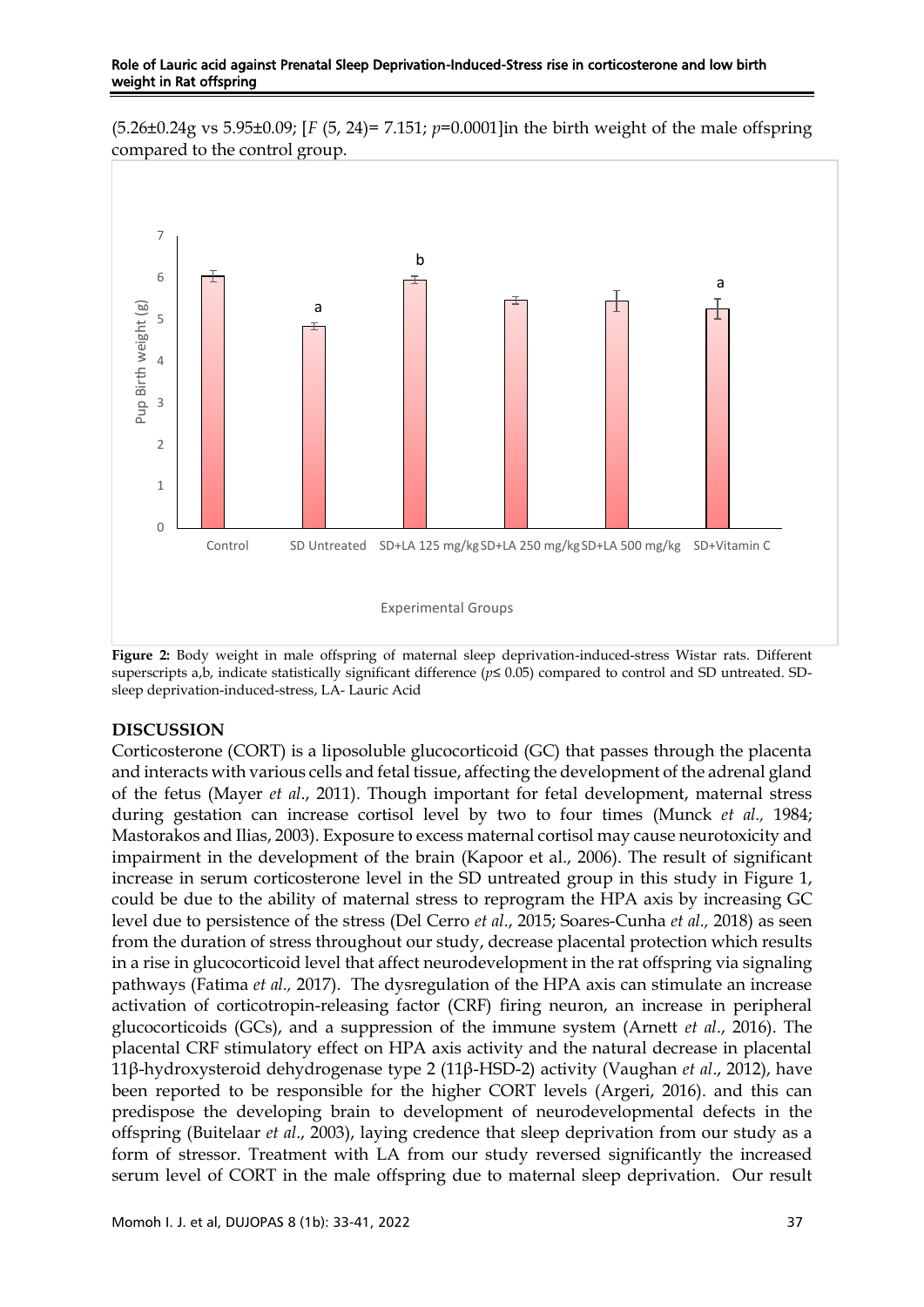suggests that the LA action may be due to it belonging to the medium chain fatty acid group that can help to prevent the development of stress (Yeap *et al.,* 2014), since supplementation with fatty acid have been reported to modify psychological responses to stressors (Keenan and Hipwell 2015).

Reduced birth weight with other negative birth outcomes has been linked to maternal distress before and during gestation (Su *et al*., 2015). The development of the offspring's brain development can be influenced by body weight at birth (Walhovd *et al.* 2012). The reduction in birth weight in the offspring of maternal sleep-deprived untreated group (Figure 2) in our study could be due to excess glucocorticoid exposure during critical times of development of the neuroendocrine system due to the prenatal stress (Matthews, 2002), and also alteration in the metabolism of offspring born to dams exposed to gestational stress by sleep deprivation (Fatima *et al*., 2019). Though the mechanism underlying the link between prenatal stress and low birth weight is scarcely known (Baker *et al.* 2008), there seem to be a direct relationship existing between maternal stress during gestation, low birthweight and intrauterine growth restriction which may be due to the release of catecholamines, which results in hypoperfusion of the placenta and consequently leading to deprivation in oxygen and nutrients availabilty to the fetus leading to impairment in fetal development and growth (Copper *et al*, 1996). The findings from our study is consistent with the research conducted by Akindele *et al*., (2016) that also reported a decrease in birth weight in offspring whose dams were subjected to sleep deprivation. Abnormal sleep patterns during pregnancy is linked to decrease birth weight and restriction of intrauterine growth (Micheli *et al*., 2011. Offspring with abnormal birth weight have been reported to have increase chance of psychiatric disorder and neurologicassociated disabilities, since evidences show that low weight at the time of birth is associated with schizophrenia (Holloway *et al.* 2013) and bipolar affective disorder (Zucchi *et al*., 2013). From the result, the birth weight was observed to be increased in the LA treated groups and may be due to the antioxidant effect of LA in mitigating stress response in rats (Alex *et al*., 2019). This to the best of our knowledge, is the first study reporting the effect of a medium chain fatty acid (Lauric acid) in mitigating the effect of sleep deprivation on offspring birth weight.

### **CONCLUSION**

Based on the findings from this research, lauric acid protected the male offspring from prenatal chronic sleep deprivation induced stress during gestation from low birth weight and rise in serum corticosterone concentration.

#### **REFERENCES**

- Akindele, O. O., Kunle-Alabi, O. T., Adeyemi, D. H., Oghenetega, B. O. and Raji, Y. (2016). Maternal Sleep Deprivation Alters Reproductive Capability of Male Offspring in Wistar Rats. *Journal of Applied Life Sciences International*, 9(2): 1-11
- Albarracin, S. L., Stab, B., Casas, Z., Sutachan, J. J., Samudio, I., *et al*. (2012). Effects of natural antioxidants in neurodegenerative disease. *Nutritional Neuroscience,* 15(1):1 –9.
- Alex, E. A., Tanko, Y., Muhammed, K., Dubo, A. B., Yahuza, F. M. *et al*. (2019). Modulatory role of lauric acid supplement on lipid peroxidation and some antioxidant enzymes activity in high fat diet, streptozotocin-induced type 2 diabetic male wistar rats. *Journal of African Association of Physiological Sciences,* 7 (1): 23-29
- Alves, N. F. B., de Queiroz, T. M., Travassos, T., Magnani, M. and Braga,V. D. (2017). Acute Treatment with Lauric Acid Reduces Blood Pressure and Oxidative Stress in Spontaneously Hypertensive Rats. *Basic and Clinical Pharmacology and Toxicology,* 120: 348 –353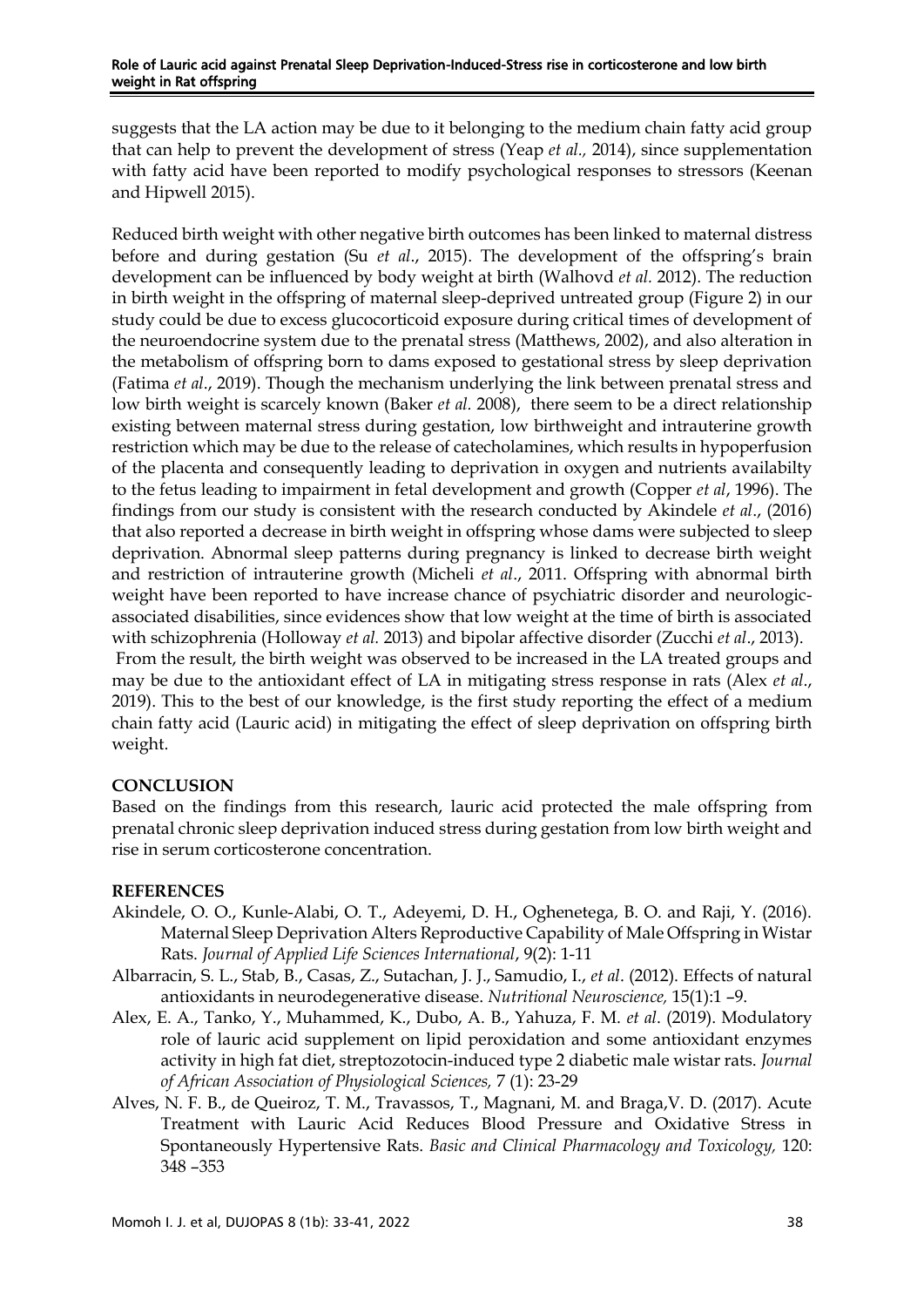- Argeri, R., Nishi, E. E., Volpini, R. A., Palma, B. D, Tufik, S. and Gomes, G. N. (2016). Sleep restriction during pregnancy and its effects on blood pressure and renal function among female offspring. *Physiological Reports,* 4(16): 12888.
- Arnett, M. G., Muglia, L. M., Laryea, G. and Muglia, L. J. (2016). Genetic Approaches to Hypothalamic-Pituitary-Adrenal Axis Regulation. *Neuropsychopharmacology,* 41:245-260
- Aswathy, B. S., Umar, V. M. K. and Gulia, K. H. K. (2018). The effects of rapid eye movement sleep deprivation during late pregnancy on newborns' sleep. *Journal of Sleep Research,* 27:197–205
- Baker, S., Chebli, M., Rees, S., Lemarec, N., Godbout, R. *et al*. (2008). Effects of gestational stress: 1. Evaluation of maternal and juvenile offspring behavior. *Brain Research*, 5, 98– 110
- Bronson, F. H. and Whitten, W. K. (1968). Oestrus-accelerating pheromone of mice; assay, androgen-dependency and presence in bladder urine. *Journal of Reproduction and Fertility,* 131-134
- Buitelaar, J. K., Huizink, A. C., Mulder, E. J., de Medina, P. G. R. and Visser, G. H. (2003). Prenatall stress and cognitive development and temperament in infants. *Neurobiology of aging,* 24:53-60
- Chasens, E.R., Twerski, S. R., Yang, K. and Umlauf, M. G. (2010). Sleepiness and health in midlife women: results of the National Sleep Foundation's 2007 Sleep in America poll. *Behavioural Sleep Medicine,* 8(3):157-171.
- Clancy, B., Finlay, B. L., Darlington, R. B. and Anand, K. J. (2007). Extrapolating brain development from experimental species to humans. *Neurotoxicology,* 28:931–937. CrossRef Medline
- Copper, R. L., Goldenberg, R. L., Das, A., Elder, N., Swain, *et al.* (1996). The preterm prediction study: maternal stress is associated with spontaneous preterm birth at less than thirtyfive weeks' gestation. National Institute of Child Health and Human Development Maternal-Fetal Medicine Units Network. *American Journal of obstetrics and gynecology*, *175*(5), 1286–1292. [https://doi.org/10.1016/s0002-9378\(96\)70042-x](https://doi.org/10.1016/s0002-9378(96)70042-x)
- Dayrit, F. M. (2015). The properties of lauric acid and their significance in coconut oil. *Journal of Americal Oil and Chemists' Society,* 92,1-15. Doi 10.1007/s11746-014-2562-7
- Del Cerro, M. C., Ortega, E., Gómez, F., Segovia, S. and Pérez-Laso, C. (2015). Environmental prenatal stress eliminates brain and maternal behavioral sex differences and alters hormone levels in female rats. *Hormones and Behavior,* 73: 142‐147
- Dubo, A. B., Dawud, F. A., Umar, I. A., Alex, E. A., Baiyekusi, S. *et al.* (2019). Lauric Acid Alleviates Inflammation and Structural Changes in the Lungs of Type II Diabetic Male Wistar Rats. *Journal of African Association of Physiological Sciences,* 7 (2): 88-96
- Fatima M., Srivastav, S. and Mondal, A. C. (2017). Prenatal stress and depression associated neuronal development in neonates. *International Journal of Developmental Neuroscience*, 60:1–7.
- Holloway, D., Green, L. and Livingstone, S. (2013). Zero to eight: young children and their internet use. EU Kids Online. LSE London, EU Kids online, London, UK>
- Kapoor, A., Dunn, E., Kostaki, A., Andrews, M. H. and Matthews, S. G. (2006). Fetal programming of the hypothalamic-pituitary-adrenal function: prenatal stress and glucocorticords. *Journal of Physiology*, 572: 31-44.
- Keenan, K. and Hipwell, A. E. (2015). Modulation of prenatal stress via docosahexaenoic acid supplementation: implications for child mental health. *Nutrition Reviews*, 73(3):166–174.
- Kinney, D. K., Munir, K. M., Crowley, D. J. and Miller, A. M. (2008). Prenatal stress and risk for autism. *Neuroscience and biobehavioral reviews*, *32*(8): 1519–1532.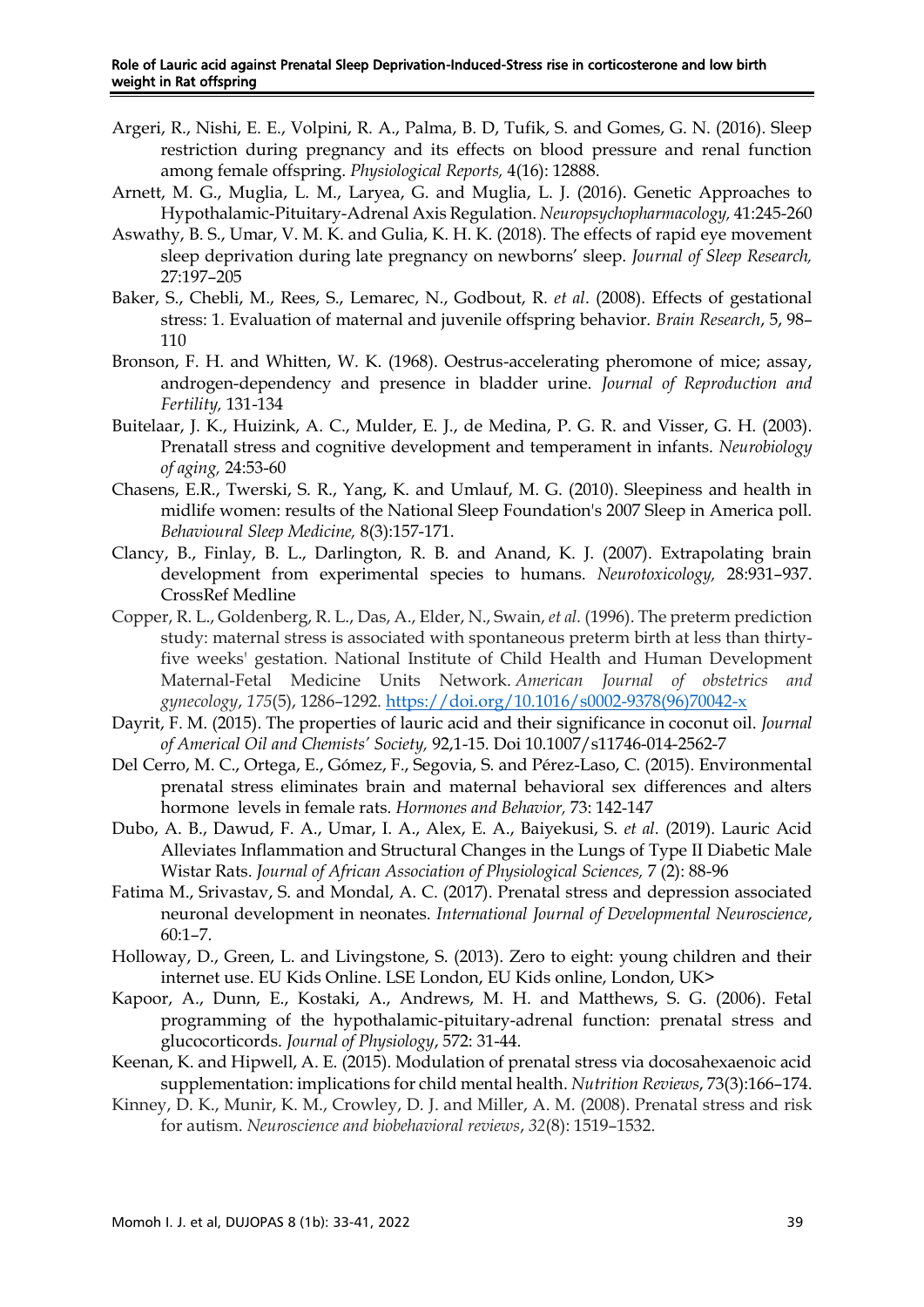- Lieberman, S., Enig, M. G. and Preuss, H. G. (2006). A review of monolaurin and lauric acid: natural virucidal and bactericidal agents. *Alternative and Complementary Therapies*, 12(6):310-314
- Mastorakos, G. and Ilias, I. (2003). Maternal and fetal hypothalamic-pituitary- adrenal axes during pregnancy and postpartum. *Annals of the New York Academy of Science.* 997: 136- 49
- Matthews S (2002). Early programming of the hypothalamo-pituitary-adrenal axis. *Trends in Endocrinology and Metabolism,* 13:373.
- Mayer, N., Greco, C., Bertuzzi, M., Rodriguez, N., Vivas, A. and Gauna, H. (2011). Immobilization stress responses in adult rats exposed in utero to immobilization. *Stress and health: journal of the International Society for the Investigation of Stress*, *27*(2):1–10.
- Medeiros, R., Lenneberg-Hoshino, C., Hoshino, K. and Tufik, S. (1998). Neuroethologic differences in sleep deprivation induced by the single and multiple-platform methods. *Brazilian Journal of Medical and Biological Research,* 31(5): 675-680.
- Micheli, K., Komninos, I., Bagkeris, E., Roumeliotaki, T., Koutis, A., *et al*. (2011). Sleep patterns in late pregnancy and risk of preterm birth and fetal growth restriction. *Epidemiology,*  22:738-744.
- Molina, A. M., Moyano, M. R., Serrano-Rodriguez, J. M., Ayala, N., Lora, A. J. and Serrano-Caballero, J. M. (2015). Analyses of anaesthesia with ketamine combined with different sedatives in rats. *Veterinarni Medicina,*60(7): 368-375
- Munck, A., Guyre, P. M. and Holbrook, N. J. (1984). Physiological functions of glucocorticoids in stress and their relation to pharmacological actions. *Endocrine Reviews*, 5:25-44
- Oh, M.M., Kim, J.W., Jin, M.H., Kim, J.J. and Moon, D.G. (2012). Influence of paradoxical sleep deprivation and sleep recovery on testosterone level in rats of different ages. *Asian Journal of Andrology,* 14:330-334.
- Patil, A. A., Veeresh, B. and Yadav, A. (2016). Combination of lauric acid and myristic acid prevents benign prostatic hyperplasia (BPH) symptoms in animal model. *African Journal of pharmacy and pharmacology,* 10(8):101-106
- Pires, G. N., Andersen, M. L., Giovenardi, M. and Tufik, S. (2010). Sleep impairment during pregnancy: possible implications on mother-infant relationship. *Medical hypotheses*, *75*(6), 578–582
- Radhakrishnan, A., Aswathy, B. S., Kumar, V. M. and Gulia, K. K. (2015). Sleep deprivation during late pregnancy produces hyperactivity and increased risk-taking behavior in offspring. *Brain Research,* 1596: 88–98.
- Roeleveld, N., Zielhuis, G. A. and Gabreels, F. (1997). The prevalence of mental retardation: a critical review of recent literature. *Developmental medicine and Child Neurology*, 39:125- 132.
- Su, Q., Zhang, H., Zhang, Y., Zhang, H., Ding, D. *et al*. (2015). Maternal Stress in Gestation: Birth Outcomes and Stress-Related Hormone Response of the Neonates. *Pediatrics and neonatology*, *56*(6): 376–381.
- Van den Bergh, B. R. H., van den Heuvel, M. I., Lahti, M., Braeken, M., de Rooij, S. R. *et al*. (2017). Prenatal developmental origins of behavior and mental health: The influence of maternal stress in pregnancy. *Neuroscience and Biobehavioral Reviews,* 117:26-64.
- Vaughan, O. R., Sferruzzi-Perri, A. N. and Fowden, A. L. (2012). Maternal cortiscosterone regulates nutrient allocation to fetal growth in mice. *Journal of Physiology,*590: 5529-5540
- Walhovd, K. B., Fjell, A. M., Brown, T. T., Kuperman, J. M., Chung, Y., …Genetic Study. (2012). Long-term influence of normal variation in neonatal characteristics on human brain development. *Proceedings of the National Academy of Sciences of the United States of America,* 109, 20089-20094.